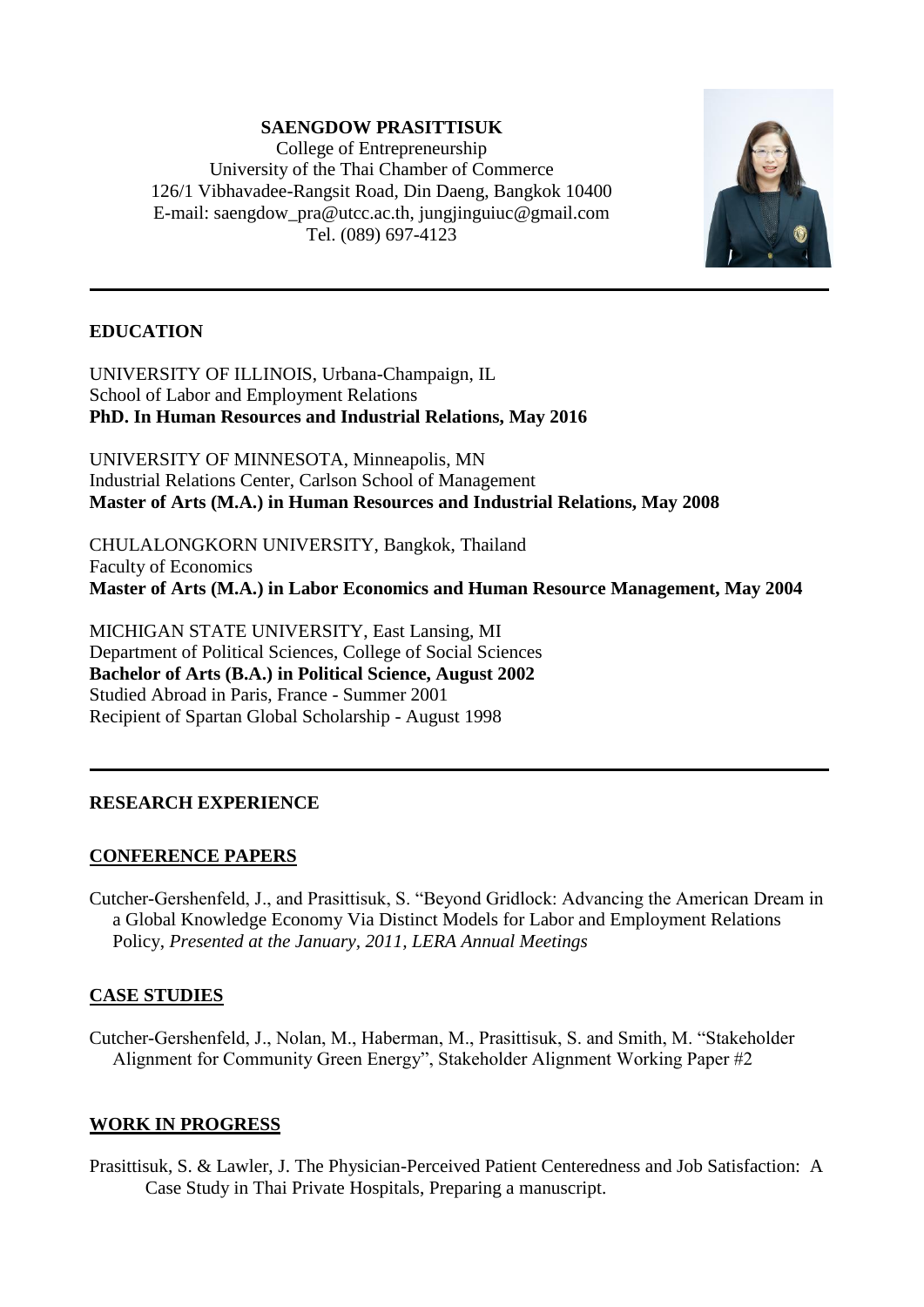- Prasittisuk, S. & Petchsawang, P., The Effect of Employee Happiness on Job Satisfaction and Turnover Intention (Funded by Thai Health Promotion Foundation), Preparing a manuscript.
- Prasittisuk, S., Bandhumasutra, K., and Juasrikul, S., The Influence of Work Design on Retention among Juvenile Justice Volunteers: The Role of Engagement, Motivation to Volunteer and Job Satisfaction (Funded by Department of Juvenile Observation and Protection, Ministry of Justice, Thailand), Preparing a manuscript.
- Prasittisuk, S. The Influence of Generation on Cultural Preferences, Person-Organization Fit, and Its Effects on Job Satisfaction and Turnover Intention (UTCC strategic fund), Preparing a manuscript.

#### **TEACHING EXPERIENCE**

- Lecturer in Human Resource Management, January 2009-present The University of the Thai Chamber of Commerce, Thailand Courses: BA 208 Organizational behavior BH 417 Labor relations BH 413 Performance management BM 305 Negotiation BE 431 Human equity BT307 Human Resource Management for Tourism Industry
- Lecturer in Human Resource Management, January 2020- present University of New Castle/University of the Thai Chamber of Commerce- Two Degree Program

Courses: IV304 Cross cultural management and negotiation IV305 Introduction to human resource management

- Visiting lecturer in Negotiation, January 2018- present Graduate School of Applied Statistics, NIDA, Thailand
- Visiting lecturer in Human Resource Management, May 2018- July 2018 College of Innovation and Management, Suansunandha Rajabhat University, Thailand
- Visiting lecturer in Human Resource Management, August 2008- December 2008 Mahidol University International College, Thailand
- Instructor in Human Resource Management, December 2004-August 2006 Sripatum University, Thailand
- Teacher in Social Studies, May 2003- May 2004 Asian Crown School, Thailand

## **OTHER EXEPRIENCE**

- Associate Dean for Academic Affairs, College of Entrepreneurship, University of the Thai Chamber of Commerce, August 2020- December 2021
- Trainer, Executive Training course, V-serve Logistics, Thailand